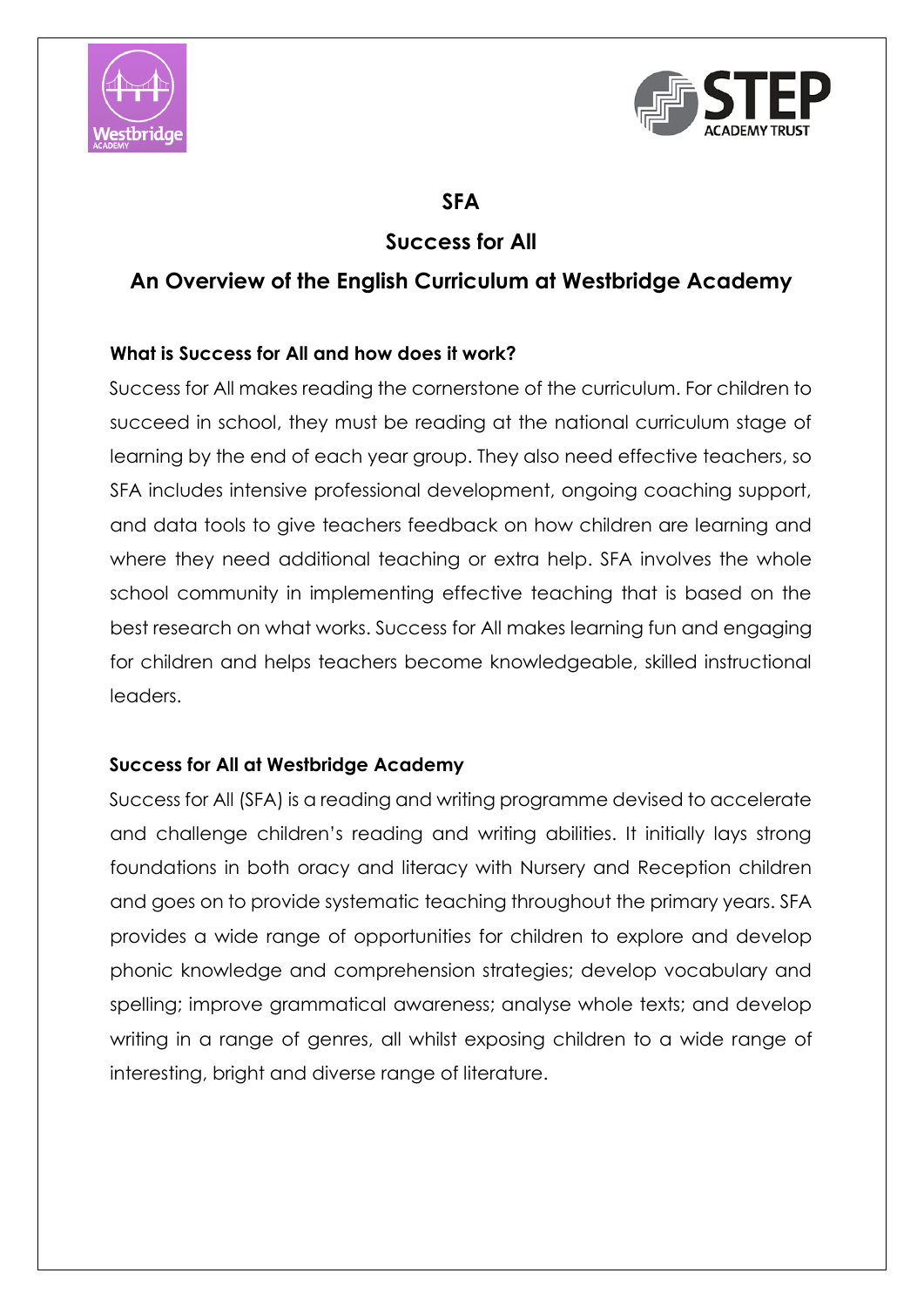





## **Co-operative Learning**

The whole SFA curriculum is driven by co-operative learning which is embedded throughout the programme and focuses on individual pupil accountability, common goals and recognition of team success. The emphasis is on partner and team sharing, and the opportunities that children are given to work with peers. This enables them to master new skills, whilst encouraging them to develop into active thoughtful learners. The five Co-operative Learning Behaviours that children will use throughout the day are: Practise Active Listening, Help and Encourage Each Other, Everyone Participate, Explain Your Ideas and Tell Why and Complete Tasks.

#### **Roots**

This Key Stage One programme builds on the systematic teaching of synthetic phonics in Reception whilst also developing a significant sight word vocabulary. The four basic components of Roots consist of Fast-Track Phonics, Shared Stories, Story Telling and Retelling, and Writing.



#### **Wings**

This Key Stage Two programme has a strong focus on reading for fluency and comprehension. The main aim of Wings is to



give children a love of reading and create fluent and confident readers, who are well able to clarify and question a range of texts by the end of Year 6. Wings supports and challenges both basic and more competent readers. It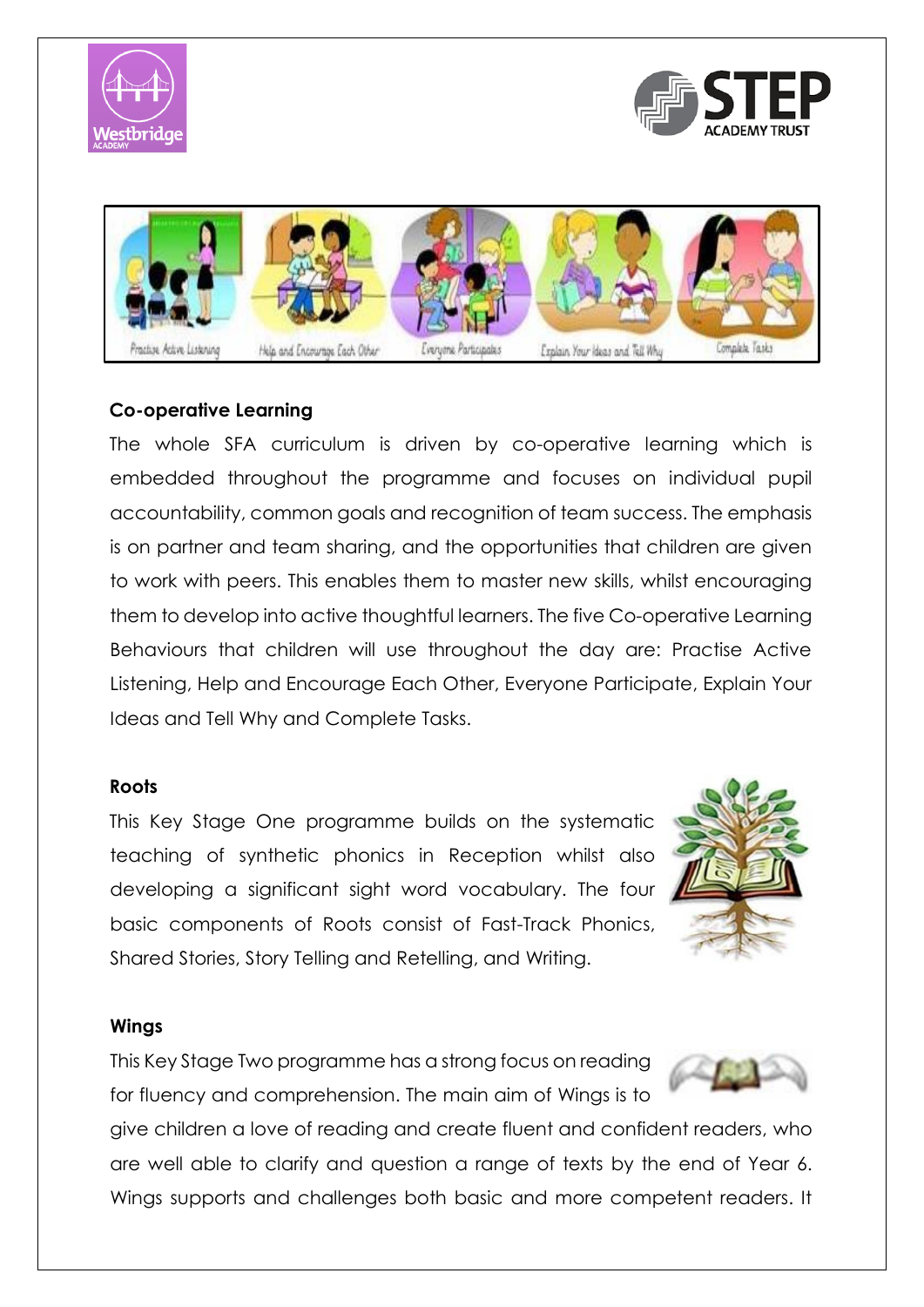



develops their skills through reading a wide range of carefully selected literature including fiction, non-fiction and poetry.

### **How is SFA different from everything else out there?**

Success for All is unique in so many ways!

Cooperative learning is used all the time. Children work together productively to learn and take responsibility for one another. Technology is deeply embedded in daily teaching and learning. Children are highly motivated, engaged and on task. The pace of teaching is fast, and the kids keep up with it. Every minute of teaching is well planned, exciting, and engaging. Learning is constantly monitored, and problems are solved the right way. Teachers teach the whole child - social and emotional learning, behaviour, and cooperation are as important as academics. Professional Development for staff is excellent and happens every day. Teachers know their craft and apply it with intelligence, adapting it to their students' needs where necessary. Everyone is involved in support of children's success - teachers, parents, community members and the children themselves. A facilitator from the school's Leadership Team, Mr. Daly, works with staff every day to help every teacher succeed and grow in skill and sophistication. There is a strong research base in every component of SFA and in the program as a whole.

# **How does it work in school?**

Children in Year 1 to Year 6 are assessed every half term to determine their progress with regards to reading and writing. This may take the form of a 1:1 assessment, group assessment, comprehension test, phonics assessment, reading book assessments and teacher assessments.

Children are grouped by reading ability, regardless of their age. This creates unique teams within each classroom, where older and younger children work together to support each other in their learning. Each day, children have a 90 minute SFA lesson.